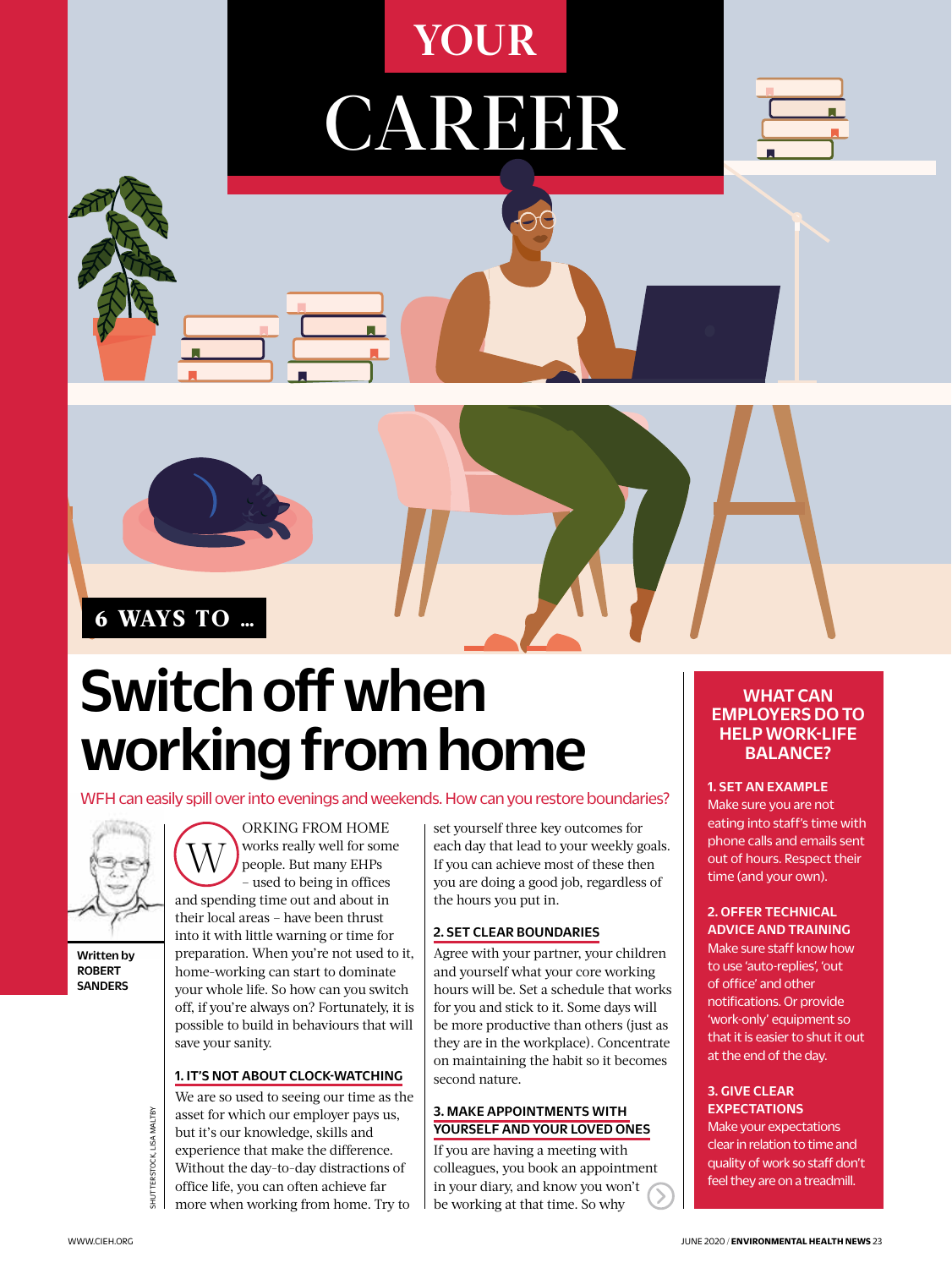### How to switch off when WFH

not schedule time for Z non-work things too? Quality time with others is extremely important, but easy to put off. Arrange a film night, book in a call with your family, or schedule a Zoom quiz with friends. If it's in the diary, it happens.

### 4. LITERALLY UNPLUG

Whether you have a daily nine-to-five, or need to work around family or children, you need to prevent yourself being dragged back into the work world. If your mind is on your work, even briefly, you are not giving yourself recovery time. So, take advantage of technology. Turn off notifications, redirect calls and set up auto-replies. This will help to avoid the temptation to solve every little problem out of hours.

### 5. TALK LIKE YOU MEAN IT

When you communicate with others, throw in phrases like 'at close of play', 'when I finish today' and 'until I switch everything off'. Say these sorts of things in your own mind when you are managing your activities. It will help to programme your mind – and that of others – to recognise that there is a time in each day when work stops.

### 6. BELIEVE IN MIRACLES

If you find that work bleeds into the evenings, it can be productive to book in 'me-time' for things like self-development, mindfulness and exercise before the working day starts. In his book *The Miracle Morning*, author Hal Elrod recommends using the first hour of the day – getting up earlier if necessary – for vital activities such as exercise, reading and writing.

**O** Robert Sanders is a therapist and coach in West Sussex. www.robertsanders.me.uk



# conversations

CIEH has been hosting a series of webinars on the impacts of the coronavirus across environmental health. Steve Smethurst picks out a few highlights